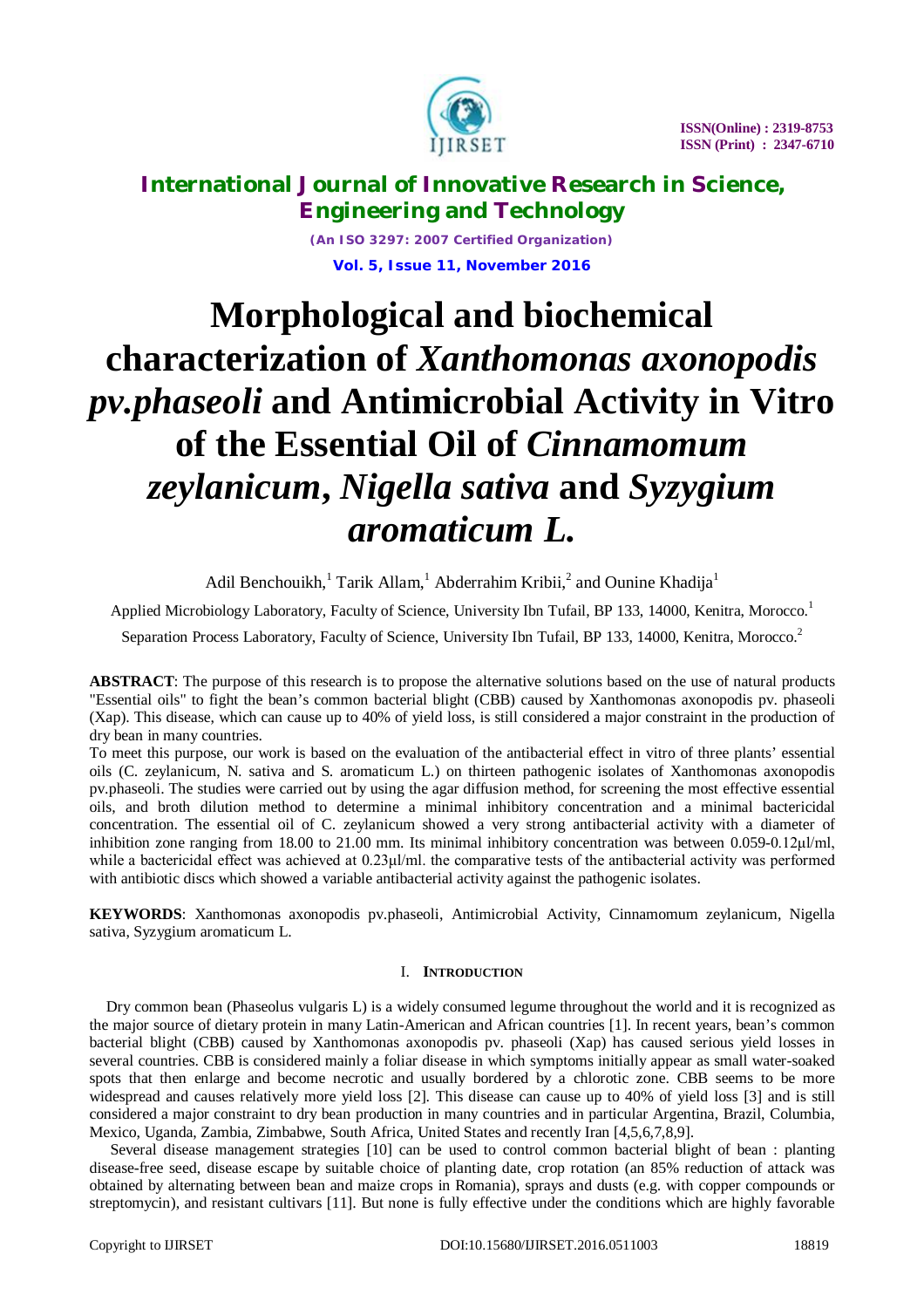

*(An ISO 3297: 2007 Certified Organization)*

# **Vol. 5, Issue 11, November 2016**

for the disease. For an effective control, the combined use of resistant cultivars and the cultural management is essential. The level of resistance needed in a region depends on the frequency of the favorable conditions for the disease and the effectiveness of other management strategies. The pathogenic variation among the local X. campestris pv. phaseoli strains, if present, also would determine the level and source of CBB resistance needed [12].

Our work aims at the contribution to the development of new means of biological control based on the use of natural products made with essential oils, which are safe for the environment and for humans, against these pathogenic bacteria for plants. To achieve this objective, we studied the antibacterial effect of the essential oil; of C.zeylanicum, N.sativa and S.aromaticum L.; on isolates of Xanthomonas axonopodis pv.phaseoli.

#### II. **MATERIAL AND METHODS**

## *A. ESSENTIAL OILS*

## **1.1. Selection of plants**

We chose 3 plants in our study due to its known biological effects and their availability in the Moroccan market. The parts used in the extraction of essential oils of such plants are the bark of Cinnamomum zeylanicum; the seeds of Nigella sativa and the buds of Syzygium aromaticum L.

#### **1.2. Essential oil extraction**

The used part of each plant was steam distilled in a Clevenger type apparatus [13, 14].

After its extraction, the volume of essential oil obtained in each extraction was measured and stored in glass vials sealed with rubber covers, covered with aluminum foil to protect the contents from light and kept refrigerated at least in 8°C until its use [15].

# B. *PATHOGENIC STRAINS*

#### **1.3. Samples collection**

A total of 17 diseased plant samples were collected from different fields located in the area of the study, "Gharb's region". The minimum distance among the fields was approximately 1 kilometer. The leaves of bean were collected in sterile packets. At each time of collection, the precaution was taken to minimize the cross-contamination of samples. The latter were transferred to the Applied Microbiology Laboratory, Faculty of Sciences, Kenitra, for the realization of the isolation and the identification of pathogenic bacteria.

## **1.4. The Isolation of Xanthomonas axonopodis pv. phaseoli strains from the Infected Plant Tissue**

The plant tissue samples were washed under running tap water to remove surface soil particles, dust and other contaminants, and then were soaked in saline solution  $(0.85\% \text{ w/v NaCl})$  for 30 min to allow the bacterial extraction from the leaf-infected tissue into the solution. 100 μl of the resulting bacterial suspensions per plate were spread on YPGA and incubated from 2 to 6 days at 28°C. The isolated colonies were sub-cultured three times for purification and then transferred to nutrient agar with glucose before performing biochemical and physiological tests.

#### **1.5. Biochemical characterization tests**

**KOH Test:** two drops, approximately 50µl, of a 3% (w/v) solution of potassium hydroxide were placed on a clean glass slide. Bacterial cells were transferred from culture media aseptically with a flat wooden toothpick and placed into the drop of KOH with rapid circular agitation. After 5-8 sec, the toothpick was alternately raised and lowered just off the slide surface to detect to a stringing effect. The KOH test was considered positive if drop viscosity increased and stringing occurred within 15 sec [16].

**Gram staining:** using bacteriological standard procedures [17].

**Presence of catalase:** A loopful of bacterial a 24–48 h growth from nutrient agar slope was smeared on a slide and covered by a drop of 20% of hydrogen peroxide [18].

**King B medium:** The study of fluorescence was performed by seeding the King B medium by the strains isolated, as was described by King et al. in 1954 [19].

**Test of Levan production:** It shows the ability of the bacterial isolate to produce polysaccharides on rich sucrose medium. Using a steril loop, the levan medium was streaked with the bacteria and incubated at 28°C from 2 to 5 days [20].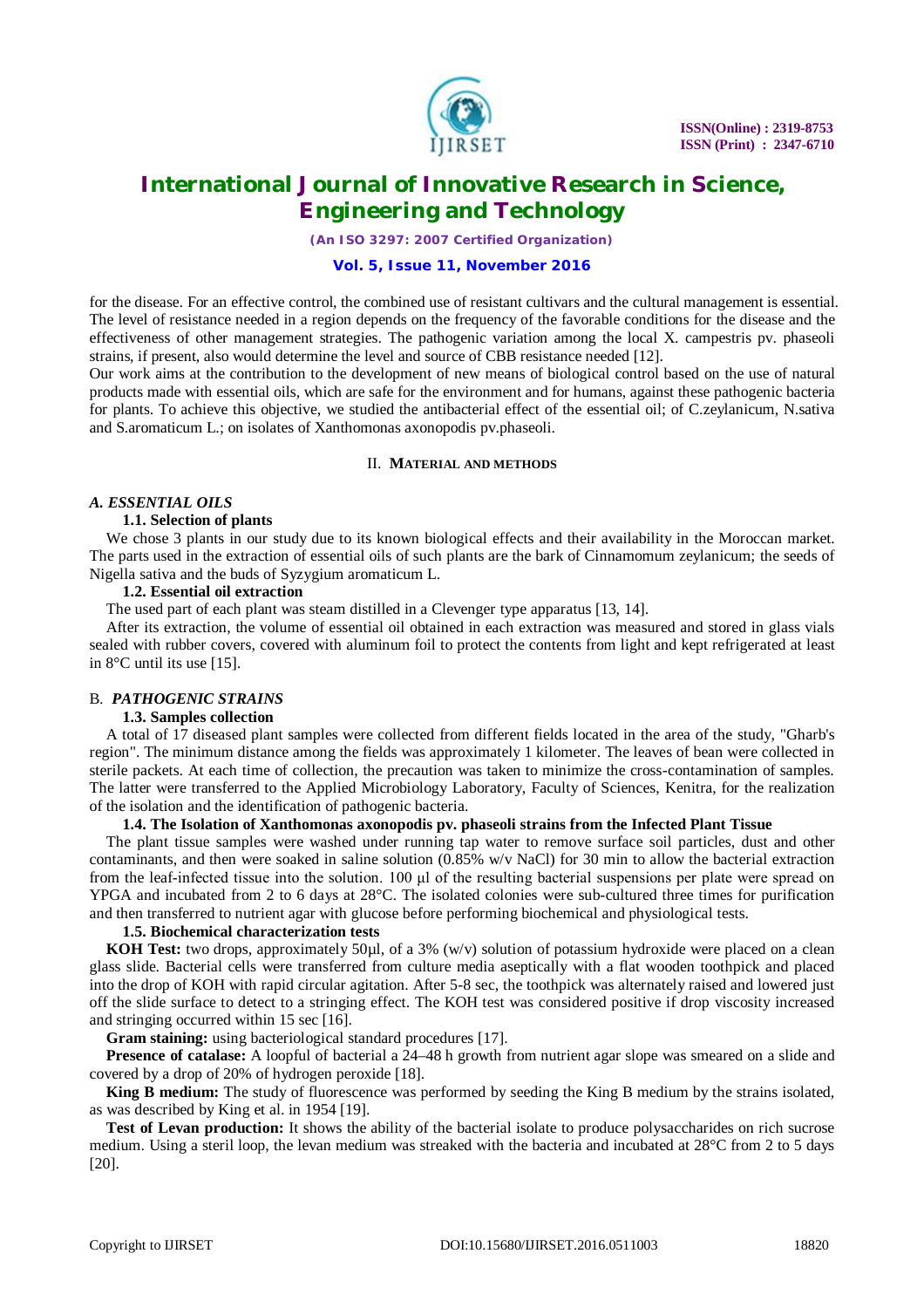

*(An ISO 3297: 2007 Certified Organization)*

## **Vol. 5, Issue 11, November 2016**

**Oxidase test:** it was performed by using the disc method [21]. The disks were placed in a clean slide and the selected colonies were transferred onto the disks surface with a Pasteur pipette. The reaction is immediate; the disks become dark purple when the strain is positive oxidase.

**Potato rot test:** Fresh potato tubers were washed and peeled, alcohol was flamed, and sliced into approximately 7 mm - 1 cm width (1slice for each isolate and 1slice for control). The slices were dipped in alcohol and flamed, placed in Petri-dishes, then sterile distilled water was added to a depth of half of the slice. Nicks were formed in the center of the potato with a sterile tool and inoculate with 100 μl of bacterial suspension. The negative results were indicated by lack of rotting, while the positive results were recorded if most of the slices had been rotted. [22].

**The presence of arginine dihydrolase:** Thornley's medium was used to detect the formation of alkali from arginine compounds (medium would turn red in four days due to NH3) under anaerobic conditions. A fresh culture was stabbed into a tube with medium, then covered with sterile parafine oil and incubated at 27°C [23].

**Mannitol motility:** With a sterile needle, a well isolated colony was took and picked into the medium till 1 cm of the bottom of the tube, keeping the needle in the same trajectory line in the entry as well as in the output of the agar medium. The incubation was performed at 28°C for 24 h [24].

## **1.6. Preparation and preservation of pure culture plate**

Suspected single colonies of X. axonopodis were taken from YPGA plate respectively by sterile loop and inoculated on the NA medium. The plates were then incubated at 28°C for 24 hours after the incubation of the pure culture; the isolates were stored in sterilized 50% of glycerol and were used as stock culture. They were stored at 4°C [25].

## **1.7. Hypersensitivity reaction**

Pathogenicity of the obtained isolates was tested on tobacco plants (Nicotiana tabacum) with the method of Klement [26]. Each bacterial isolate was suspended in sterile distilled water and inoculated on the underside of tobacco leaves by injection. Sterile distilled water was used as a negative control. The plants were kept under greenhouse conditions ( $28^{\circ}C + (-1)$ ) and the observations for a hypersensitive reaction were conducted after 24 h [24].

## **1.8. Pathogenicity tests**

The tests were performed by immersing the whole trifoliate leaf of bean at the V3 stage into bacterial suspensions calibrated at  $1 \times 107$  and  $1 \times 106$  CFU/ml. This method allowed the homogeneous and reproducible inoculations and limited inoculum dispersal in the growth chamber. One leaf per plant and three plants per strain were inoculated, incubated at 28°C with 16h of light, 95% of RH / 25°C, 8 h of darkness, 95% of RH. The symptoms were recorded on the 11th day following the inoculation. This method is qualitative, and the results could be positive or negative, depending on the appearance of typical symptoms or not [27].

# *C. STUDY OF THE ANTIMICROBIAL EFFECT*

# **1.9. Standard disc diffusion method**

The screening of antibacterial activity was performed by standard disc diffusion method. Hundred of sterilized discs of filter paper (6 mm diameter) were soaked in 1 ml of each essential oil, seperately for 1-2 minutes and then used for screening. The potency of each disc was 10 μl. Mueller-Hinton agar (MHA) (Merck) was used as base medium and Mueller-Hinton broth (MHB) was used for the preparation of inoculum. Four to five isolated colonies of tested organisms were picked by sterile inoculating loop and inoculated in tubes of MHB (5 ml each). The inoculated tubes were incubated at 28°C for 24 hours and matched with 0.5 McFarland nephelometer turbidity standards. A sterile cotton swab was dipped into the standardized bacterial test suspension to inoculate the entire surface of a MHA plate. The discs of each essential oil were placed on the surface of inoculated plates with the help of sterile forcep. The inoculated plates were incubated at  $28^{\circ}$ C for 24 hours. After incubation, the inhibition zone diameters' were measured to the nearest millimeter (mm) [28] .

The sensitivity towards each essential oil was classified by the diameter of the inhibition zones as follows [29]:

- $\triangleright$  Not sensitive (–) for total diameter smaller than 8 mm;
- Sensitive (+) for total diameter 9–14 mm;
- Very sensitive (++) for total diameter 15–19 mm;
- Extremely sensitive  $(++)$  for total diameter larger than 20 mm.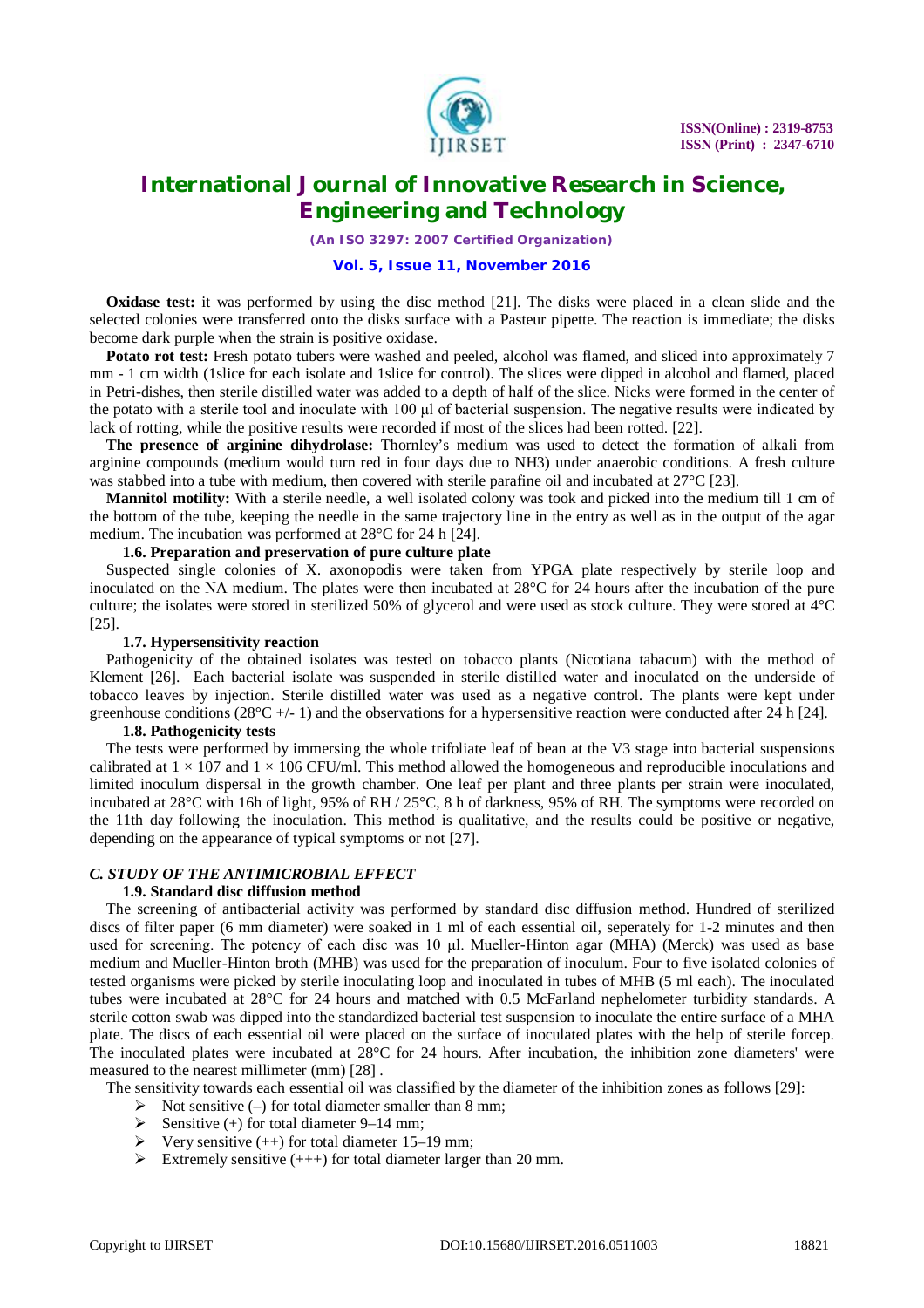

*(An ISO 3297: 2007 Certified Organization)*

# **Vol. 5, Issue 11, November 2016**

In parallel, the antibiotic disks were tested on various tested strains; it is Amoxicillin + Clavulanic Acid, Cefsulodin, Cefuroxime, Cephalothin, Ciprofloxacin, Clindamycin, Fosfomycin, Imipenem, Oxacillin, Rifampicin and Vancomycin; whose purpose is the comparison of results.

Each assay was performed in duplicates on two separate experimental runs.

## **1.10. The determination of minimum inhibitory Concentration**

600 µl of the essential oil to be tested are placed in a sterile tube containing 4.4 mL of Mueller-Hinton broth, supplemented with Tween 80 (0.01%,  $v / v$ ). A cascading dilution ration of  $1/2$  is carried out in the broth "Mueller-Hinton-Tween 80 (0.01%,  $v/v$ )", so as to obtain a concentration range between 120 $\mu$ l.ml-1 and 0.0073 $\mu$ l.ml-1.

10 µl of a bacterial inoculum, with an equivalent density standard of 0.5 McFarland (108 UFC.ml-1), were deposited in each tube of the range, which are then placed at 28°C with stirring for 24 hours. A witness to bacterial growth, for which 10 µl of the standardized inoculum was deposited in the broth "Mueller-Hinton-Tween 80 (0.01%,  $v / v$ ," is also performed after the incubation of the tubes are centrifuged at 5000 g for 5 minutes [30]. The minimum inhibitory concentration (MIC) is the lowest concentration of essential oil giving no visible growth in the naked eye [31]. Each experiment was performed three times in three successive experiments.

## **1.11. The determination of minimum bactericidal concentration**

The same concentration range which was carried out by the technical macrodilution in liquid medium, is used to determine the MBC of the essential oil to be tested. The samples are taken in the witness tube and each of tubes was devoid of bacterial pellet visible to the naked eye and then streaked on Mueller-Hinton Agar. The inoculated dishes are incubated for 24 hours at  $28^{\circ}$ C. The MBC (v/v) essential oils were derived from the first culture plate medium free of bacterium growth [30]. Each experiment was performed three times in three successive experiments.

# III. **RESULTS AND DISCUSSION**

The bacterial strains isolated from bean leaves showing typical symptoms (figure 1.a) were cultured and purified on YPGA plates. The yellow colonies were glistening with an entire margin and a convex elevation (figure 1.b). The shape and the color of these bacterial colonies is compatible with that of Xanthomonas axonopodis pv. phaseoli. For the rapid determination of the Gram stain of the bacterium a quick test of KOH 3% was adopted (figure 1.c). The confirmation of this test and the determination of the morphology were performed under microscope by Gram staining technique (figure 1.d). The suspect isolates were cultured on nutrient agar (NA) slants and stored in the refrigerator at -4°C. The biochemical characterization of these isolates was performed by the different tests represented in the material and method section.



**Figure 1: (a)** = leaves of bean showing typical symptoms on field; **(b)** = *Xanthomonas axonopodis py. phaseoli* on YPGA medium;  $(c) = KOH$  test;  $(d) = Gram$  staining of isolated strains  $=$  bacilli Gram-negative.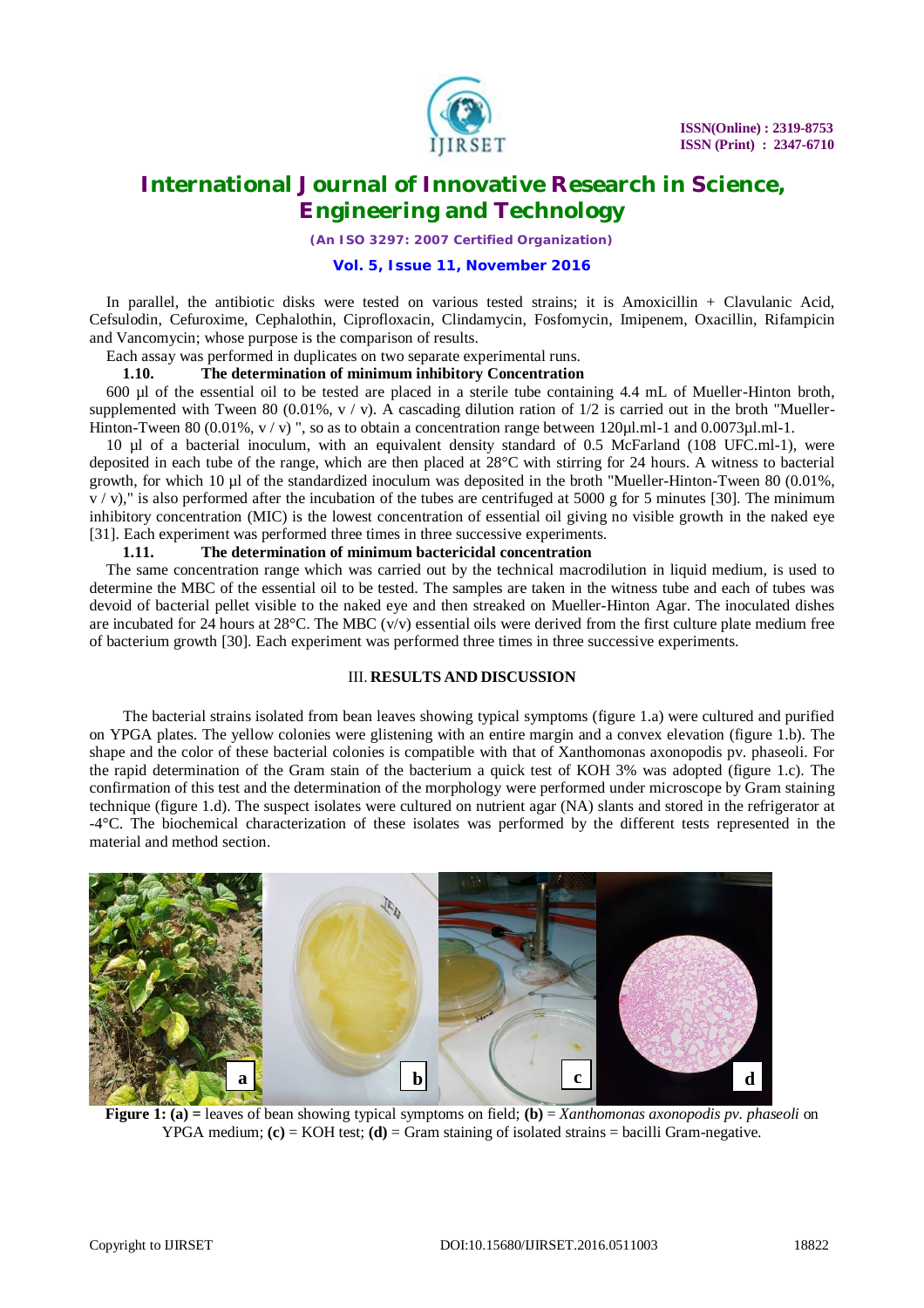

*(An ISO 3297: 2007 Certified Organization)* **Vol. 5, Issue 11, November 2016**



**Figure 2: (a) =** hypersensitivity reaction of tobacco; **(b) =** pathogenicity tests by immersing; **(c) =** spread of small spots and dry leaves; **(d) =** plant death.

The results of these tests were reported in Table 1. These results showed that the isolated strains correspond to a motile, aerobic, Gram-negative rod, positive levan, negative oxidase, negative pectinolytic activity, and negative arginine dihydrolase. They are consistent with those of Xanthomonas axonopodis pv. phaseoli, as discribed by E. Osdaghi et al. [32]. The confirmation of pathogen was also carried out by the reaction of the hypersensitivity of tobacco. This test can only be induced by pathogenic bacteria, which is manifested by tissue collapse and necrosis within 24-48 h [33]. In this study, a total of 13 isolates out of the 17 initially recovered were positive for the hypersensitivity reaction (figure 2.a) as it reported by N. D'Ávila Denardin et al. [34], whereas the 4 remaining isolates were recorded as negative. The positive HR response of 13 bacterial isolates was helpful in screening of these isolates as potential pathogens (Figure 4). The final identification of these 13 strains was carried out by checking the pathogenicity on a susceptible variety of bean. After 9 days of inoculation, it was observed the appearance of a multitude of small spots on the inoculated leaves. Then these spots were spread by causing the dryness and finally the death of plant. This positive result which is reported by J.R. Venette et al. [35], confirms the pathogenicity of these strains against bean (figure 2.b, 2.c and 2.d). All these results were consistent with those of Xanthomonas axonopodis pv. phaseoli.

Table 2 summarizes the qualitative (diameters of inhibition zones) and quantitative results (minimal inhibitory and bactericidal concentrations) of the antibacterial effect of the essential oil from Cinnamomum zeylanicum; Syzygium aromaticum L. and Nigella sativa on the thirteen assayed pathogenic isolates.

All the essential oils tested in the disc-diffusion method showed an antibacterial activity against the 13 isolates tested. The essential oil of N. sativa exhibited the lowest antibacterial activity in the disc-diffusion method with an inhibition zone between 10 to 12 mm of diameters. While the essential oil of C. zeylanicum showed a stronger antibacterial activity against these tested 13 isolates and an average antibacterial activity with S. aromaticum, their diameters of inhibition were respectively between 18 to 21 mm and 12 to 14 mm (figure 3).

Meanwhile, the results of the sensitivity of these 13 isolates vis-à-vis the eleven tested antibiotics showed an almost total resistance, except for ciprofloxacin, which has shown a medium antibacterial activity with a diameter of inhibition zone of 15mm. Ciprofloxacin showed a lower antibacterial activity than the oil of essential cinnamon, comparable to that of clove essential oil while it is superior to that of nigella. While Tween-80 discs and distilled sterile water, showed a negative antibacterial activity with an area of inhibition 6mm (= disk diameter) (figure 4), the essential oil of C. zeylanicum showed a very strong antibacterial activity with MIC at 0.059-0.12μl/ml, and a bactericidal effect was achieved at 0.23μl/ml. The essential oil of S. aromaticum showed an average antibacterial activity with MIC at 3.75- 7.5μl/ml and MBC at 15μl/ml. The essential oils of C. zeylanicum and S. aromaticum showed a higher antibacterial activity than that N. sativa (MIC 60-120μl/ml and MBC at 600µl/ml).

The antimicrobial activity of cinnamon oil in this study were in confirmity with the results of LU Fei et al. (2001) who found that cinnamon was a promising antibacterial substance against the five bacterial species: three Grampositive bacteria (Bacillus subtilis, Bacillus cereus, and Staphylococcus aureus), and two Gram negative bacteria (Escherichia coli and Salmonella typhimurium) [36]. The lowest antibacterial activity of the essential oil of Nigella against 13 isolates of Xanthomonas axonopodis pv.phaseoli were consistent with the results obtained by Rym Akloul et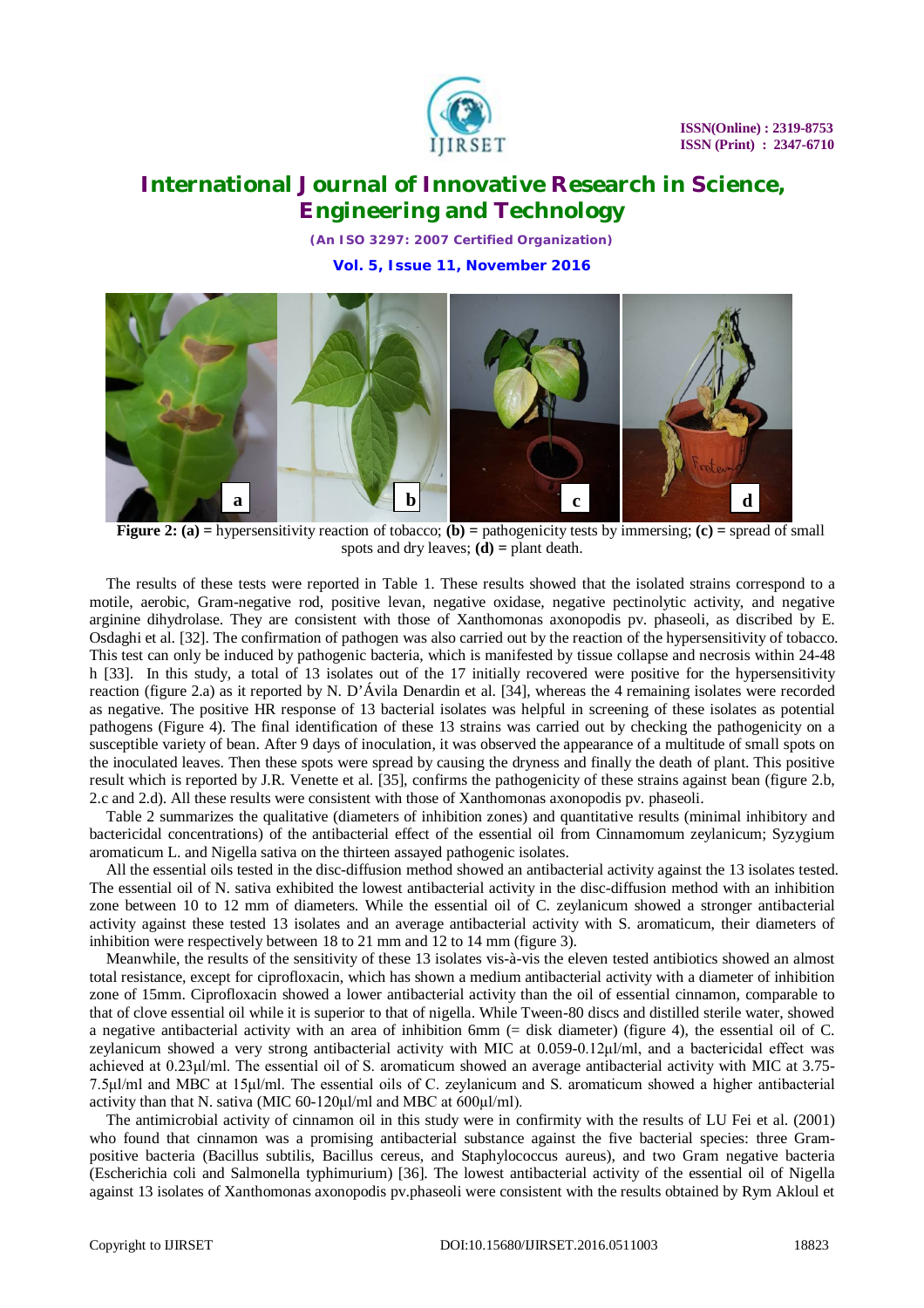

*(An ISO 3297: 2007 Certified Organization)*

# **Vol. 5, Issue 11, November 2016**

al. [37], whose results showed that essential oils of Nigella sativa are particularly effective against Gram-positive bacteria.

**Table 1.** Biochemical characterization of various isolates of Xanthomonas axonopodis pv. phaseoli, collected from Mnasra zone in Morocco during 2016.

|               | <b>Basic test</b> |                          |                |          |               | <b>LOPAT</b> test |                          |                          |                          |                          |
|---------------|-------------------|--------------------------|----------------|----------|---------------|-------------------|--------------------------|--------------------------|--------------------------|--------------------------|
| Pathogenic    | <b>KOH</b>        | Gram                     | <b>Catalas</b> | O/F      | <b>Mobili</b> | Levane            | Oxidas                   | <b>Potato</b>            | <b>Arginine</b>          | of<br><b>HR</b>          |
| isolates      | test              | reactio                  | e test         | test     | ty test       |                   | e                        | soft rot                 | di-                      | tobacco                  |
|               |                   | $\mathbf n$              |                |          |               |                   |                          |                          | hydrolase                |                          |
| $X$ .ap $01$  | $+$               | $\overline{\phantom{a}}$ | $^{+}$         | $\Omega$ | $+$           | $+$               | $\overline{\phantom{a}}$ | Ξ.                       |                          | $^{+}$                   |
| $X$ .ap $02$  | $+$               | $\sim$                   | $^{+}$         | $\Omega$ | $+$           | $+$               | $\overline{\phantom{a}}$ | -                        | $\overline{\phantom{a}}$ | $^{+}$                   |
| $X$ .ap $03$  | $+$               | $\overline{\phantom{a}}$ | $^{+}$         | $\Omega$ | $+$           | $+$               | $\overline{\phantom{a}}$ | -                        | $\overline{\phantom{0}}$ | $^{+}$                   |
| $X$ .ap $04$  |                   | $\sim$                   | $^{+}$         | $\Omega$ | $+$           | $^{+}$            | $\overline{\phantom{a}}$ | -                        | $\overline{\phantom{a}}$ | $\overline{\phantom{0}}$ |
| $X$ .ap $05$  | $+$               | $\overline{\phantom{a}}$ | $^{+}$         | $\Omega$ | $+$           | $+$               | $\overline{\phantom{a}}$ | -                        | $\overline{\phantom{a}}$ | $^{+}$                   |
| $X$ .ap $06$  | $\boldsymbol{+}$  | $\overline{\phantom{a}}$ | $^{+}$         | $\Omega$ | $+$           | $+$               | $\overline{\phantom{a}}$ | Ξ.                       |                          |                          |
| $X$ .ap $07$  | $+$               | $\overline{\phantom{a}}$ | $^{+}$         | $\Omega$ | $+$           | $+$               | $\overline{\phantom{a}}$ | -                        | $\overline{\phantom{a}}$ | $^{+}$                   |
| <b>X.ap08</b> | $+$               | $\overline{\phantom{a}}$ | $^{+}$         | $\Omega$ | $+$           | $+$               | $\overline{\phantom{a}}$ | $\qquad \qquad$          | -                        | -                        |
| $X$ .ap $09$  |                   | $\sim$                   | $^{+}$         | $\Omega$ | $+$           | $+$               | $\overline{\phantom{a}}$ | -                        | $\overline{\phantom{a}}$ | $^{+}$                   |
| $X$ .ap10     | $+$               | $\overline{\phantom{a}}$ | $^{+}$         | $\Omega$ | $+$           | $+$               | $\overline{\phantom{a}}$ | $\overline{\phantom{0}}$ | $\overline{\phantom{a}}$ | $^{+}$                   |
| $X$ .ap11     | $+$               | $\overline{\phantom{a}}$ | $^{+}$         | $\Omega$ | $+$           | $+$               | $\overline{\phantom{a}}$ | $\overline{a}$           | $\overline{\phantom{a}}$ | $^{+}$                   |
| $X$ .ap12     | $+$               | $\overline{\phantom{a}}$ | $^{+}$         | $\Omega$ | $+$           | $+$               | $\overline{\phantom{a}}$ | $\overline{\phantom{0}}$ | $\overline{\phantom{a}}$ | $^{+}$                   |
| $X$ .ap $13$  | $+$               | $\overline{\phantom{a}}$ | $^{+}$         | $\Omega$ | $+$           | $+$               | $\overline{\phantom{a}}$ | $\overline{\phantom{0}}$ | $\overline{\phantom{0}}$ |                          |
| $X$ .ap14     | $+$               | $\sim$                   | $^{+}$         | $\Omega$ | $+$           | $+$               | $\overline{\phantom{a}}$ | -                        | $\overline{\phantom{a}}$ | $^{+}$                   |
| $X$ .ap15     | $+$               | $\overline{\phantom{a}}$ | $^{+}$         | $\Omega$ | $^{+}$        | $+$               | $\overline{\phantom{a}}$ | $\overline{\phantom{0}}$ | $\overline{\phantom{0}}$ | $\overline{\phantom{a}}$ |
| $X$ .ap16     | $+$               | $\overline{\phantom{a}}$ | $^{+}$         | $\Omega$ | $+$           | $+$               | $\overline{\phantom{a}}$ | Ξ.                       | $\overline{\phantom{0}}$ | $^{+}$                   |
| $X$ .ap17     | $+$               | ۰                        | $^{+}$         | $\Omega$ | $+$           | $^{+}$            |                          | $\overline{\phantom{0}}$ |                          | $^{+}$                   |

*X.ap*: *Xanthomonas axonopodis pv.phaseoli*.



**Figure 3:** Growth inhibition zone on *Xanthomonas axonopodis pv. phaseoli* (**(a)** = *C. zeylanicum* **(b)** = *N. sativa*, **(c)** = S. aromaticum, **(d)** = *C. zeylanicum, N. sativa* and *S. aromaticum*).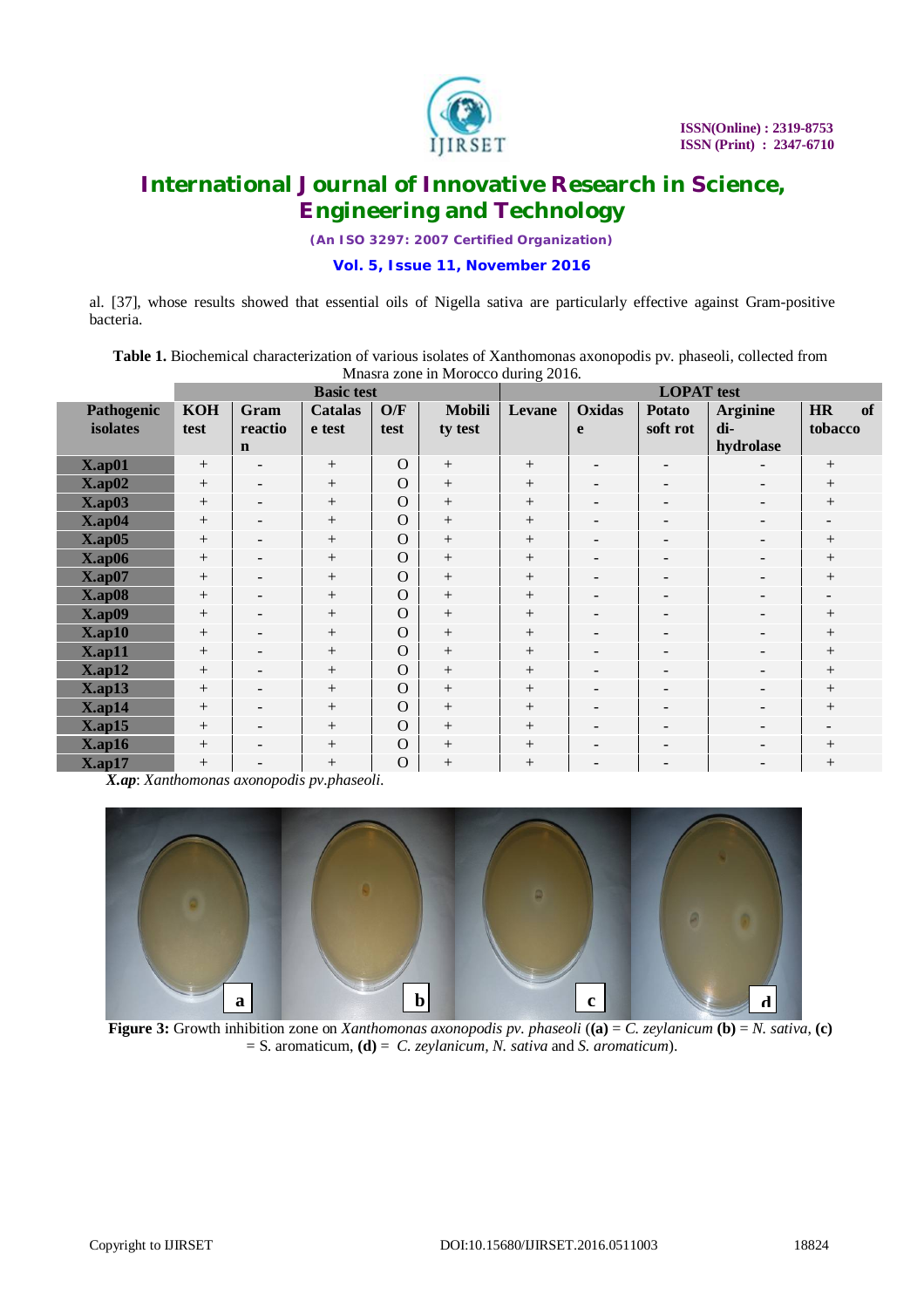

*(An ISO 3297: 2007 Certified Organization)*





**Figure 4:** Growth inhibition zone on *Xanthomonas axonopodis pv. phaseoli* (**(a)** = T: distilled sterile water **(b)** = Tween-80, **(c) = Antibiotic sensitivity testing 1: CXM**= Cefuroxime, **OX**= Oxacillin, **VA**=Vancomycin, **RD**= Rifampicin and **CIP**= Ciprofloxacin; **(d) = Antibiotic sensitivity testing 2: AMC**=Amoxicillin + Clavulanic Acid, **CFS**= Cefsulodin, **DA=** Clindamycin, **FOS**= Fosfomycin, **IPM**= Imipenem**, KF=** Cephalothin, **OX**= Oxacillin.).

| Table 2. Antibacterial activity of the essential oil from Cinnamomum zeylanicum; Nigella sativa and Syzygium |
|--------------------------------------------------------------------------------------------------------------|
| aromaticum L. against pathogenic isolates in solid and liquid media.                                         |

| Pathogenic isolates |                 | <b>HE C. zeylanicum</b> |              |            | <b>HE</b> N. sativa |              | HE S. aromaticum L. |              |              |
|---------------------|-----------------|-------------------------|--------------|------------|---------------------|--------------|---------------------|--------------|--------------|
|                     | <b>IZD</b>      | <b>MIC</b>              | <b>MBC</b>   | <b>IZD</b> | <b>MIC</b>          | <b>MBC</b>   | <b>IZD</b>          | <b>MIC</b>   | <b>MBC</b>   |
|                     | $(\mathbf{mm})$ | $(\mu l/ml)$            | $(\mu l/ml)$ | (mm)       | $(\mu l/ml)$        | $(\mu l/ml)$ | (mm)                | $(\mu l/ml)$ | $(\mu l/ml)$ |
| $X$ .ap01           | 21              | 0.059                   | 0.23         | 10         | 60                  | 600          | 13                  | 7.5          | 15           |
| $X$ .ap $02$        | 20              | 0.12                    | 0.23         | 10         | 60                  | 600          | 13                  | 7.5          | 15           |
| $X$ .ap $03$        | 19              | 0.12                    | 0.23         | 10         | 120                 | 600          | 12                  | 7.5          | 15           |
| $X$ .ap05           | 19              | 0.12                    | 0.23         | 12         | 60                  | 600          | 14                  | 7.5          | 15           |
| $X$ .ap06           | 19              | 0.12                    | 0.23         | 11         | 60                  | 600          | 12                  | 7.5          | 15           |
| $X$ .ap07           | 18              | 0.12                    | 0.23         | 10         | 60                  | 600          | 14                  | 7.5          | 15           |
| $X$ .ap09           | 20              | 0.059                   | 0.23         | 10         | 60                  | 600          | 13                  | 7.5          | 15           |
| $X$ .ap10           | 19              | 0.12                    | 0.23         | 10         | 120                 | 600          | 12                  | 7.5          | 15           |
| $X$ .ap12           | 20              | 0.12                    | 0.23         | 10         | 120                 | 600          | 12                  | 3.75         | 15           |
| $X$ .ap13           | 20              | 0.12                    | 0.23         | 10         | 120                 | 600          | 12                  | 7.5          | 15           |
| $X$ .ap14           | 19              | 0.12                    | 0.23         | 10         | 120                 | 600          | 12                  | 7.5          | 15           |
| $X$ .ap16           | 20              | 0.12                    | 0.23         | 12         | 60                  | 600          | 13                  | 7.5          | 15           |
| $X$ .ap17           | 18              | 0.12                    | 0.23         | 10         | 120                 | 600          | 12                  | 7.5          | 15           |

*Final bacterial density was around 10<sup>8</sup> cfu/ml.*

*IZD: Inhibition zone diameters (mm).* 

*MIC: minimum inhibitory concentration (µl/ml)*.

*MBC: minimum bactericidal concentration (µl/ml).*

In addition, Gram-negative bacteria were less sensitive to Nigella sativa essential oils with a diameter of growth inhibition ranging from 8.6 (Enterococcus faecalis) to 14 mm (E. coli) [37]. The average antibacterial activity of the essential oil of clove against 13 isolates tested in this work were in confirmity with the results of Md. Mahfuzul Hoque et al. 2008 who showed that Gram–positive bacteria were more sensitive to essential oil of clove than Gram–negative bacteria [41].

The chemical components of cinnamon, nigella and clove oil have been studied in literatures such as Marongiu et al. [39], who found that the main component of the cinnamon (Cinnamomum zeylanicum) bark oil was transcinnamaldehyde, and the content was 77.1% [42]. The main components of clove were eugenol and β-caryophyllene as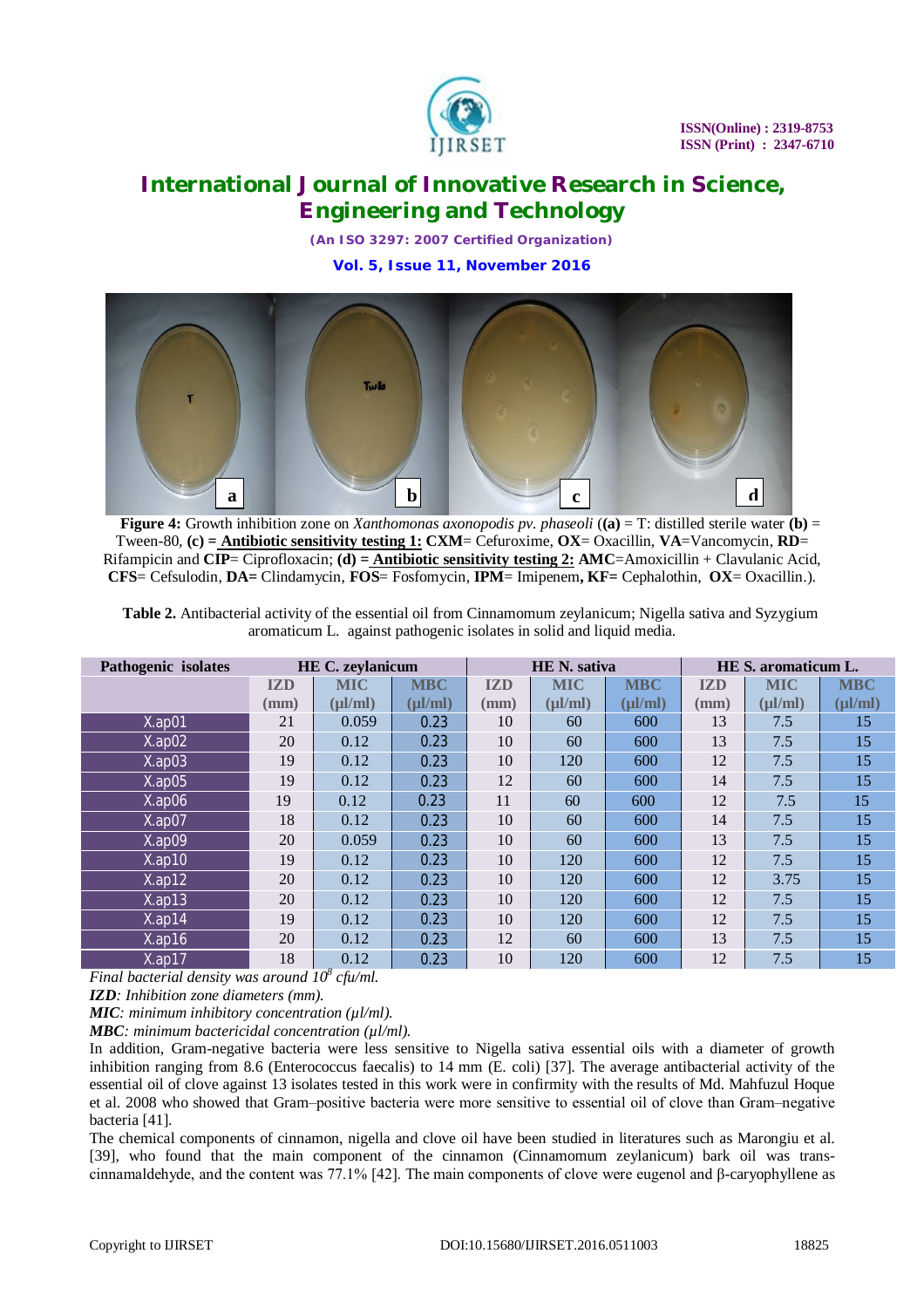

*(An ISO 3297: 2007 Certified Organization)*

## **Vol. 5, Issue 11, November 2016**

reported by Alma et al. and Guan et al. [40, 41]. The major components of the nigella are monoterpene hydrocarbons and phenolic monoterpenes as reported by Rym Akloul et al. [37].

The different amounts of specific compounds can affect the antimicrobial activity of essential oils. The presence of the complex chemical structures is constituted of several groups, such as terpenes and terpenoids, aromatic and aliphatic constituents, which are all characterized by low molecular weight. This may be explained by their successful bacteriostatic and bactericidal action.

The phenolic acids such as eugenol are secondary plant metabolites that account for the antimicrobial activity of essential oils such as cinnamon, and clove [42].

Other studies in vitro have shown an antibacterial activity of the essential oil of N. sativa on isolated bacterial pathogens of potato [30], and an insecticide effect of the essential oil of N. sativa [43], C. zeylanicum [44] and S. aromaticum [45] on Tuta absulota.

There is a quantitative difference between the data generated from this study as compared with other reported data. This might be explained by the differences in the susceptibility testing conditions, the method of extraction, the species differences, and even the strain to strain differences.

#### IV. **CONCLUSION**

These results encourage us to continue our scientific research on the antibacterial activity of essential oil constituents of C. zeylanicum, N. sativa and S. aromaticum against these pathogenic isolates in vivo. Its final objective is the contribution to research with an exploitable natural product in the field of fighting against the pathogenic bacteria of plants.

Though, the antimicrobial activities of the N. sativa and S. aromaticum essential oils are less effective than the C. zeylanicum oils, their antimicrobial activities are not regarded as useless.

## **REFERENCES**

- [1] R. Reynoso-Camacho, M. Ramos-Gomez, and G. Loarca-Pina, "Bioactive components in common beans (Phaseolus vulgaris L.)," Advances in Agricultural and Food Biotechnology, pp. 217- 236, 2006.
- [2] A. Akhavan, M. Bahar, H. Askarian, M. Reza Lak, A. Nazemi and Z. Zamani, "Bean common bacterial blight: pathogen epiphytic life and effect of irrigation practices," SpringerPlus, vol. 41, no. 2, pp. 1–9, 2013.
- [3] AF. Opio, DJ. Allen, and JM. Teri "Pathogenic variation in Xanthomonas campestris pv. phaseoli, the causal agent of common bacterial blight in Phaseolus beans," Plant Pathol, vol.45, pp. 1126–1133, 1996.
- [4] RL. Gilbertson, and DP. Maxwell, "Common bacterial blight of bean. In: Chaube HS," J. Kumar, AN. Mukhopadhyay, US. Singh (eds) Plant diseases of international importance, vol .2, pp. 18–39, 1992.
- [5] D. Fourie, "Distribution and severity of bacterial diseases on dry beans (Phaseolus vulgaris L) in South Africa," J Phytopathol, vol.150, n°4– 5, pp. 220–226, 2002.
- [6] MR. Lak, M. Shamsbakhsh, and M. Bahar, "Identification of the bacterial agent of bean leaf and pod blight in Markazi province,"J Sci & technol Agric & natur Rsour, vol.6, pp.231–243, 2002.
- [7] RM. Harveson, "Common bacterial blight of dry beans in Nebraska", (2009),<http://ianrpubs.unl.edu/epublic/live/g1956/build/g1956.pdf.>
- [8] Z. Zamani, M. Bahar, M-A. Jacques, MR. Lak, and A. Akhavan, "Genetic diversity of the common bacterial blight pathogen of bean, Xanthomonas axonopodis pv. phaseoli, in Iran revealed by rep-PCR and PCR–RFLP analyses", World J Microbiol Biotechnol, vol.27, pp.2371–2378, 2011.
- [9] C. Karavina, R. Mandumbu ,C. Parwada, and E. Zivenge, "Epiphytic Survival of Xanthomonas axonopodis pv. phaseoli (E. F SM)", Journal of Animal & Plant Sciences, vol.9, n°2, pp.1161–1168, 2011.
- [10] V. Severin, "Etudes sur la prévention de la brûlure bactérienne du haricot (Xanthomonas phaseoli)", Analele Institutului de Cercetari pentru Protectia Plantelor, vol.7, pp.125-139, 1971.
- [11] C.L.A. Leakey, "A note on xanthomonas blight of beans (Phaseolus vulgaris) and prospects for its control by breeding for tolerance," Euphytica vol.22, pp.132-140, 1973.
- [12] N. Mutlu, A. K. Vidaver, D. P. Coyne, J. R. Steadman, and P. A, Lambrecht, "Differential Pathogenicity of Xanthomonas campestris pv. phaseoli and X. fuscans subsp. fuscans Strains on Bean Genotypes with Common Blight Resistance", Plant Disease,vol.92, n°.4, pp.546-554, 2008.
- [13] S. K. Dossou Sika F.A. Gbaguidi, C. Kossouoh, P. Agbani, E. Yayi-Ladekan, B. Sinsin, M. M. Chirou, G.C. Accrombessi, and J. Quetin-Leclercq, "Chemical composition and seasonal variation of essential oil of Sclerocarya birrea (A. Rich.) Hochst subsp birrea leaves from Benin", Journal of Medicinal Plants Research, vol. 5, n°18, pp. 4640-4646, 2011.
- [14] K.R. Oussou, C. Kanko,Guessend ,N.S. Yolou, G. Koukoua, M. DOSSO, Y.T. N'Guessan , G. Figueredo, and J.C. Chalchat, "Activités antibactériennes des huiles essentielles de trois plantes aromatiques de Côte-d'Ivoire", Comptes rendus. Chimie, vol. 7, n°10-11, pp. 1081- 1086, 2004.